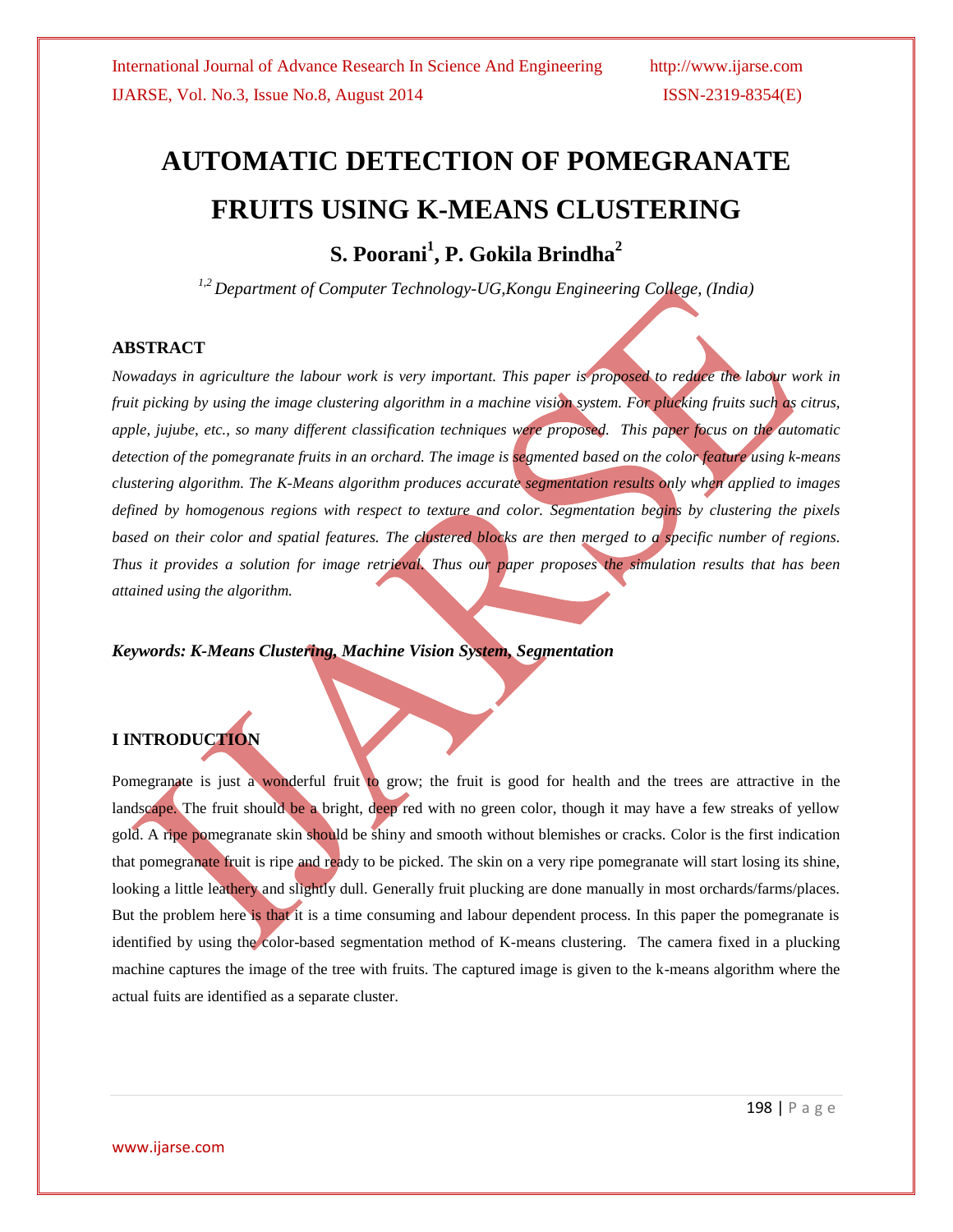#### **II LITERATURE REVIEW**

In [1] Yutan WangIn proposed a technique with an image segmentation approach based on color difference fusion in *RGB* color space to recognize ' Lingwu long jujubes' color features. Firstly, the three-dimensional histograms of each color component which is widely used in color space currently are compared; and then the jujubes' red area and non-red area was extracted respectively, thus, the whole target area is obtained by sum of those areas; then, watershed algorithm combined with mathematical morphology distance and gradient was utilized to overcome adhesion and occlusion phenomena; finally, the maturity level was recognized by the established recognition model of Lingwu long jujubes.

In [2] Subhajit Senguptaa, Won Suk Leeb used the the circular Hough transform, texture classification with a support vector machine, and keypoints by scale invariant feature transform algorithm to detect green citrus fruits. In[3] Ms.Chinki Chandhok, Mrs.Soni Chaturvedi, Dr.A.A Khurshid proposed a framework of unsupervised clustering of images based on the colour feature of the image.

In [4] P. Vimala Devi , K.Vijayarekha, reviewed the various techniques used in automatic inspection of fruits using machine vision techniques for defects identification in different fruits.

In[5] Rashmi Pandey, Sapan Naik, Roma Marfatia reviewed efficient algorithms for color feature extraction. different techniques like k-means classification, fuzzy, neural networks were proposed in fruit identificarion. The reviewed the techniques used for identifying fruits such as mango, dates, strawberry, apple, orange,tomato, grapes and pineapple.

In [6], Tajul Rosli B. Razak, Mahmod B. Othman, Mohd Nazari bin Abu Bakar, Khairul Adilah bt Ahmad, Ab Razak Mansor focused automated mango grading system using fuzzy image analysis. In proposed system, the process of mango grading had done based on size, color and skin feature.

In [7] Hong Zheng and Hongfei Lu used LS-SVM, which solves a set of linear equations instead of solving a quadratic programming problem, is used for the automatic detection of browning degree on mango fruits.

In [8] Jun Zhao, Joel Tow and Jayantha Katupitiya presented a vision based algorithm to locate apples in a single image. Texture based edge detection has been combined with redness measures, and area thresholding followed by circle fitting, todetermine the location of apples in the image plane.

## **III MATERIALS AND METHODS**

#### **3.1 Segmentation**

Segmentation divides an image into its constituent regions or objects. Segmentation algorithms are based on one of two basic properties of color, gray values, or texture: discontinuity and similarity. Each image point is mapped to a point in a color space. The points in the color space are grouped to clusters. The clusters are then mapped back to regions in the image. The objects can be distinguished by assigning an arbitrary pixel value or average pixel value to the pixels belonging to the same clusters.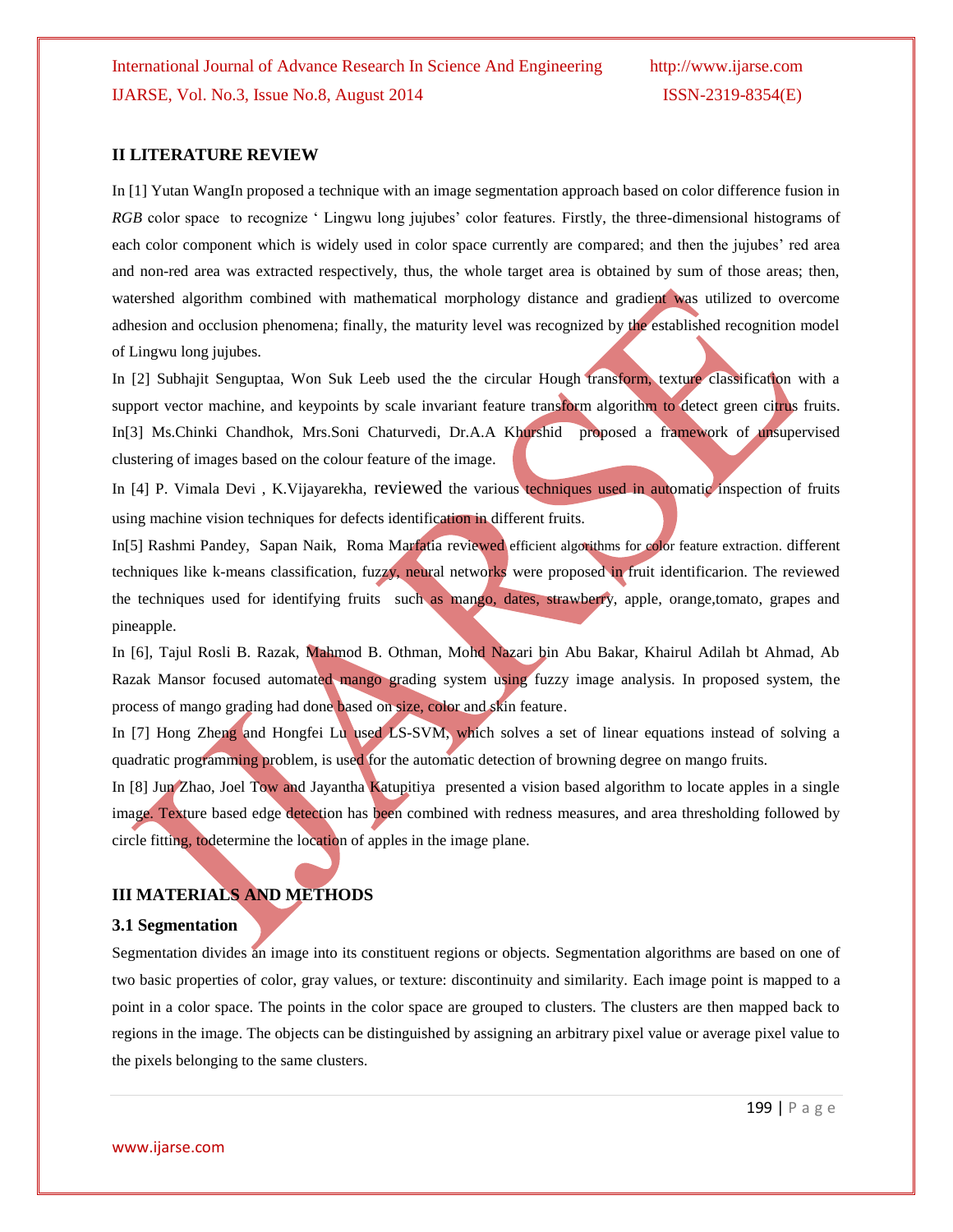#### **3.2 K-MEANS Clustering**

Clustering is the process of partitioning a group of data points into a small number of clusters. In general, we have *n* data points  $\mathbf{x}$ *i*,*i*=1...*n* that have to be partitioned in *k* clusters. The goal is to assign a cluster to each data point. Kmeans is a clustering method that aims to find the positions *μi*,*i*=1...*k* of the clusters that minimize the *distance* from the data points to the cluster. K-means clustering solves

argmin**c**∑*i*=1*k*∑**x**∈*cid*(**x**,*μi*)=argmin**c**∑*i*=1*k*∑**x**∈*ci*∥∥**x**−*μi*∥∥22

where  $ci$  is the set of points that belong to cluster  $i$ . The K-means clustering uses the square of the Euclidean distance *d*(**x**,*μi*)=∥∥**x**−*μi*∥∥22. This problem is not trivial (in fact it is NP-hard), so the K-means algorithm only hopes to find the global minimum, possibly getting stuck in a different solution.

#### **3.3 Fruit Identification**

Kmeans clustering is used to cluster the objects into three clusters using the Euclidean distance metric. Manually the pomegranates can be identified by its deep red color and shining surface. The pomegranate images was captured by digital camera Nikon under natural light conditions in an orchard. The first step is to read the image of the pomegranate tree using pom=imread('poma.png');. Now we have to create the color transformation structure by using makecform function, which converts  $\overline{RGB}$  to  $L^*a^*b$  space. The transformation is now applied to the taken image. The kmeans is used to cluster the objects into three clusters using the Euclidean distance metric. For every object in the input image, kmeans returns an index corresponding to a cluster. Every pixel in the image is labeled with its cluster\_index. There are red objects in one of the clusters. We can separate deep red from other colors using the 'L\*' layer in the L\*a\*b\* color space. The pomegranates are deep red. The 'L\*' layer contains the brightness values of each color. The cluster that contains the red objects is found(pomegranate fruits). Extract the brightness values of the pixels in this cluster and threshold them using im2bw.The deep red cluster has the smallest cluster\_center value. Now the pomegranate fruits are displayed separately because the remaining pixel values are set to zero.

# **IV RESULTS**

The simulation environment MATLAB was used for our experiments.





**Fig.1 Original Image Fig.2 Image Labeled by Cluster Index**

200 | P a g e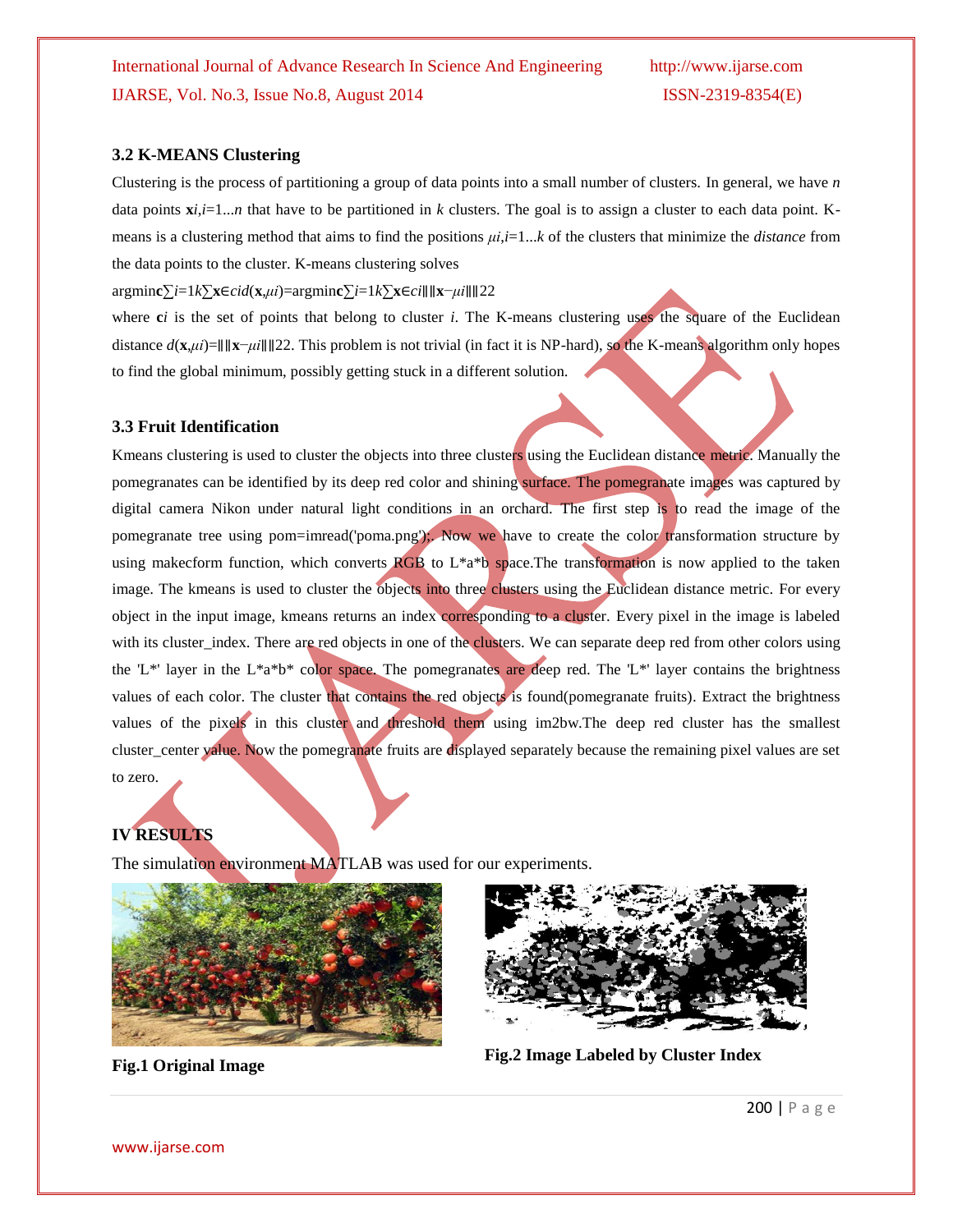



**Fig.3 Objects in Cluster1 Fig.4 Objects in Cluster2**



## **Fig.5 Objects in Cluster 3**

Fig.1 is the original image. Fig.2 represents the image labeled by its cluster index and Fig.3 shows the image in cluster1 that displays the sky, matured leaves, stem, and shadow of the pomegranate tree, Fig.4 shows the image in cluster2 that displays the pomegranate fruits only. This is the thing we have to identified; Fig.5 shows the objects in cluster 3 that displays the young green leaves of the pomegranate trees and the soil in the land of the orchard.

# **V CONCLUSION**

A method was proposed to identify pomegranate fruits from color images taken by digital camera under natural light conditions in the orchard. The color based segmentation based on k-means clustering were implemented. The colorbased segmentation performed well in detecting pomegranate fruits. The results look promising, this recognition approach could be applied in automatic picking devices. In future this method can be improved to identify more types of fruits.